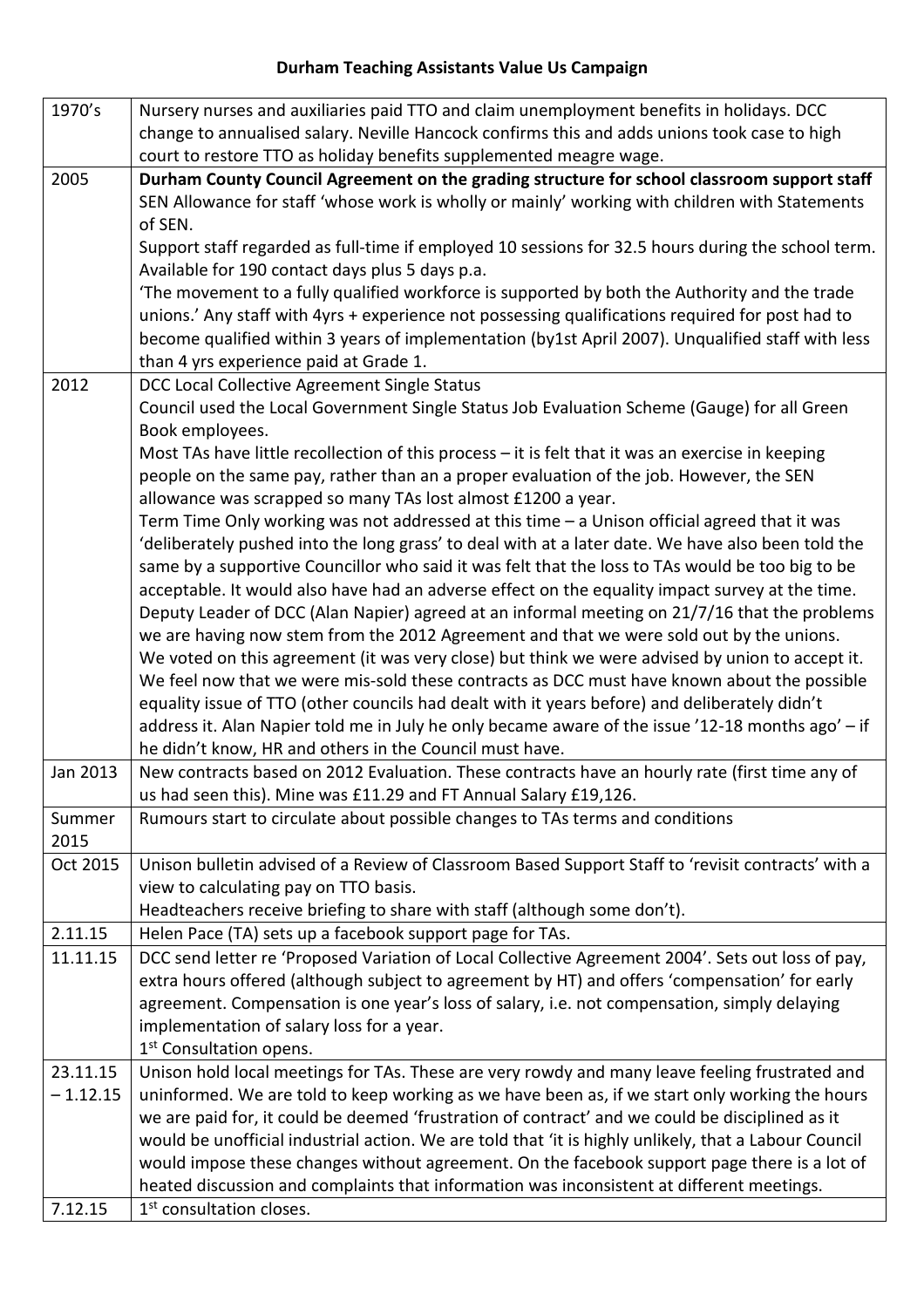| 9.12.15     | DCC meeting. Owen Temple (Lib Dem Councillor) tables motion to withdraw the proposals.                                                                                                     |
|-------------|--------------------------------------------------------------------------------------------------------------------------------------------------------------------------------------------|
|             | Labour Councillors line up speakers to run the clock down.                                                                                                                                 |
|             | (http://owentemple.mycouncillor.org.uk/2015/12/09/dirty-tricks-another-dark-day-in-labour-                                                                                                 |
|             | run-durham/)                                                                                                                                                                               |
| 17.12.15    | Unison send out bulletin with strongly-worded response to proposed changes to classroom<br>support staff.                                                                                  |
| 22.2.16     | Revised proposal from DCC. Only difference from original proposal is that salary loss will be                                                                                              |
|             | phased in over 3 years (called 'compensation' in the proposal). Start date for implementation                                                                                              |
|             | 1.9.16.                                                                                                                                                                                    |
| 2.3.16      | Durham TAs hold 1 <sup>st</sup> local support meeting at Sacriston, organised by TAs via fb support page.                                                                                  |
| 24.3.16     | 2 <sup>nd</sup> Consultation closes. Unison hold indicative ballot.                                                                                                                        |
| 8.4.16      | Durham TAs hold a Solidarity demonstration outside County Hall. This is organised via the fb                                                                                               |
|             | support page and hundreds of TAs turn up.                                                                                                                                                  |
|             | http://www.thenorthernecho.co.uk/news/14415607.Strike action warning as hundreds of Co                                                                                                     |
|             | unty Durham teaching assistants protest over contract changes/                                                                                                                             |
| 11.4.16     | Result of indicative ballot: 66% return, 95% reject proposal.                                                                                                                              |
| 25.4.16     | Unison bulletin: Unison's position is that we await a final decision from the Council on their next                                                                                        |
|             | steps. Should Council decide to impose new contract  Unison will ballot you for industrial                                                                                                 |
|             | action.'                                                                                                                                                                                   |
| 16.5.16     | DCC vote on proposal to dismiss TAs on 31 <sup>st</sup> December 2016 and re-engage on 1 <sup>st</sup> January 2017                                                                        |
|             | on new contract. 33 Councillors sent apologies; 7 declared an interest and withdrew; 57 voted                                                                                              |
|             | for proposal (all Labour); 18 voted against (Lib Dem & Independent); 4 abstained (Conservative).                                                                                           |
| 23.5.16     | DCC send out S188 letter to terminate & re-engage.                                                                                                                                         |
|             | Durham TAs hold a local support meeting at Willington.                                                                                                                                     |
| 3.6.16      | Unison issue bulletin complaining about involvement of Trades Council and urging members not                                                                                               |
|             | to make comments on social media or in the press.                                                                                                                                          |
| 9.6.16      | Durham TAs hold a Solidarity Rally at the Miners' Hall, Durham. Organised via fb support page                                                                                              |
|             | and hundreds attend.                                                                                                                                                                       |
|             | https://socialistworker.co.uk/art/42896/Weve+fire+in+our+bellies+say%C2%A0Durham+teachin                                                                                                   |
|             | g+assistants                                                                                                                                                                               |
| $13.6.16 -$ | DCC hold group & individual meetings in schools. Unison and other union members attend all                                                                                                 |
| 20.7.16     | meetings. At our school, the ATL rep (4 members in school) was not allowed to attend the group                                                                                             |
|             | meeting but attended individual ones. ATL reps at other schools were allowed to attend group                                                                                               |
|             | meetings.                                                                                                                                                                                  |
| 16.6.16     | Unison bulletin issued, announces that 'a ballot for industrial action has been approved by our                                                                                            |
|             | General Secretary, to be held in September if no acceptable resolution is reached before then'.                                                                                            |
| 18.6.16     | Durham TAs start compiling a list of school contacts to ensure that information reaches all                                                                                                |
|             | schools.                                                                                                                                                                                   |
| 22.6.16     | Durham TAs hold an open meeting to elect committee members. Meeting advertised on fb                                                                                                       |
|             | support page. Committee is named 'County Durham Teaching Assistants Activists' Committee'.                                                                                                 |
| 29.6.16     | Neville Hancock sends an open letter to County Councillors saying 'Trade Unions believe this                                                                                               |
|             | (retainer payment) will gain overwhelming support and acceptance from the majority of                                                                                                      |
|             | Teaching Assistants'. Retainer payments have been brought up at HR meetings and during<br>consultation but TAs have never been consulted on this option. Unison have not replied to        |
|             | requests as to what this assumption was based on.                                                                                                                                          |
| 4.7.16      | Durham TAs hold a local support meeting at Lanchester.                                                                                                                                     |
|             |                                                                                                                                                                                            |
| 5.7.16      | Meeting with Unison & CDTAA Committee members. Unison wanted explanation of what CDTAA<br>Committee is and advised 'it has not legal standing or negotiating powers. Called us a 'splinter |
|             | group', we explained we can't be a splinter group as we represent ALL 2700 Durham TAs, no                                                                                                  |
|             | matter what union they belong to or if they aren't union members. We are there to support                                                                                                  |
|             | other TAs, provide information and build public and political pressure. There can't be a 'conflict                                                                                         |
|             |                                                                                                                                                                                            |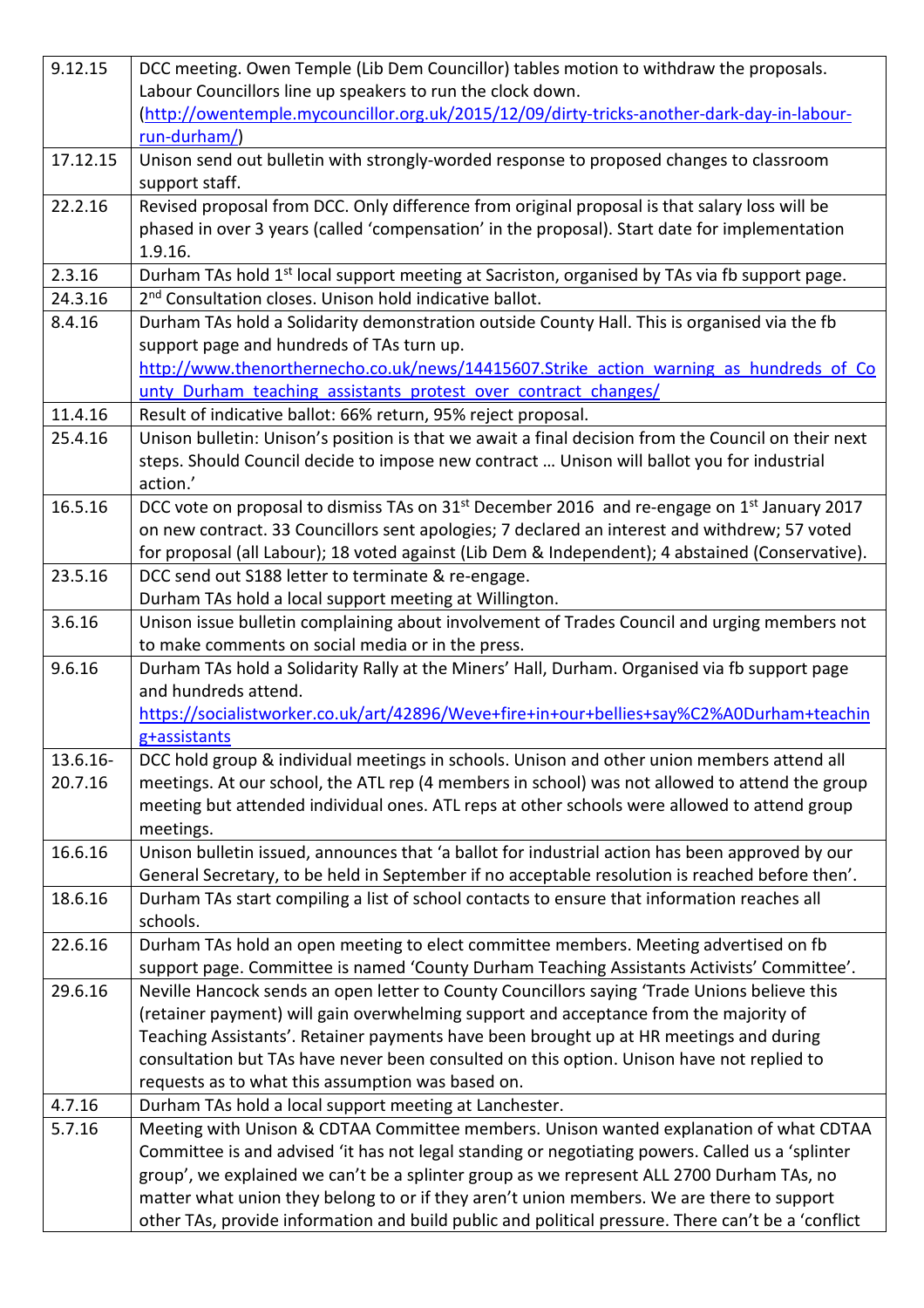|                  | of interest' as we are all fighting for the same thing. (Notes from this meeting are available if                          |
|------------------|----------------------------------------------------------------------------------------------------------------------------|
|                  | required)                                                                                                                  |
| <b>July 2016</b> | TA requests for forms to become Unison Stewards are refused.                                                               |
| 9.7.16           | Durham TAs march at the Miners' Gala, the first group of TAs to do so. The idea came from the                              |
|                  | 17 year old daughter of a committee member and Davey Hopper agreed to it straight away. We                                 |
|                  | were told we were the biggest collective to march at the Gala since the Miners' strike and we                              |
|                  | received huge support from the crowd and speakers (including Jeremy Corbyn, Davey Hopper,                                  |
|                  | Dave Prentis and Tim Roache). We were applauded all the way from the balcony to the field,                                 |
|                  | which is very unusual, and many spectators stood up to applaud as we walked past.                                          |
|                  | http://www.chroniclelive.co.uk/news/north-east-news/get-sorted-jeremy-corbyn-supports-                                     |
| 20.7.16          | 11592486<br>3 <sup>rd</sup> round of consultation closes.                                                                  |
| 20.7.16          | Durham Unison have a meeting with Derby TAs. Durham TAs found this out via contacts in Derby                               |
|                  | AFTER the meeting.                                                                                                         |
| 21.7.16          | Durham TAs hold a Solidarity demonstration outside County Hall on first day of the summer                                  |
|                  | holidays. 500+ TAs turn up. 4 committee members try to deliver a letter to Simon Henig (Council                            |
|                  | Leader) but are denied entry. A supportive councillor takes a TA and the letter into County Hall                           |
|                  | and has an informal meeting with Alan Napier (Deputy Leader) and Councillor Jane Brown                                     |
|                  | (Portfolio Holder for Corporate Services). Alan Napier advises he 'has a fiduciary responsibility to                       |
|                  | protect tax payers from the possibility of equal pay claims'. He voted for fire and rehire with                            |
|                  | reluctance and would 'take our hand off' if we could come up with a proposal that would remove                             |
|                  | or avoid the legal risk to the council. (Letter to Alan Napier in response to this meeting available                       |
|                  | if required)                                                                                                               |
|                  | http://www.chroniclelive.co.uk/news/north-east-news/durham-teaching-assistants-demand-                                     |
|                  | action-11645852                                                                                                            |
| 28.7.16          | Lib Dem Councillor Owen Temple posts on his blog that DCC have called an extraordinary                                     |
|                  | meeting of the Council for 14 <sup>th</sup> September, the only subject matter being Teaching Assistants.                  |
| 2.8.16           | Durham TAs organise a twitter storm and get #ValueUs into the top 10.                                                      |
| 12.8.16          | Durham TAs hold a picnic at Wharton Park to celebrate the anniversary of the 1 <sup>st</sup> Miners' Gala,                 |
|                  | which was held at the Park in 1871.                                                                                        |
|                  | https://mobile.twitter.com/MetroRadioNews/status/765158437294669824?s=04                                                   |
|                  | http://www.durhamadvertiser.co.uk/news/14681679.Teaching assistants hold solidarity picnic<br>in Durham 39 s Wharton Park/ |
| 17.8.16          | TAs who have applied to be Stewards are invited to a meeting. They are advised by Neville                                  |
|                  | Hancock (Branch Secretary, Durham) that their applications have not been ratified at branch                                |
|                  | meeting as there is a concern that their position on the CDTAA Committee is a conflict of                                  |
|                  | interest. Only 2 of the 6 TAs are on the committee. Unison have based this on an (obsolete)                                |
|                  | committee code of conduct which was only available on the private fb support page. As before,                              |
|                  | we explained that there can be no conflict of interest as we are all (supposed to be) fighting for                         |
|                  | the same thing. We are told that our applications should be ratified at next branch meeting in                             |
|                  | September. (Notes from this meeting and letter in response to meeting are available if required)                           |
| 18.8.16          | A Durham TA organises a family fun day and raises £1700 for the campaign.                                                  |
| 23.8.16          | Article in Northern Echo denying that extraordinary council meeting on 14 <sup>th</sup> September means                    |
|                  | the Council will back down. Article says that ACAS 'held talks with the parties on Jul 27'. Despite                        |
|                  | several phone calls and emails to Unison, we have not been able to confirm this.                                           |
|                  | http://www.thenorthernecho.co.uk/news/14699796.Durham County Council<br>39 standing fi                                     |
|                  | in teaching assistants dispute<br>as Acas offers help/<br>39<br>rm                                                         |
| Early            | DCC publish their formal response to the 3 <sup>rd</sup> consultation process.                                             |
| Sept             |                                                                                                                            |
| 14.9.16          | Extraordinary Council meeting about TAs. Council vote to put forward a 'new proposal'. The pay                             |
|                  | cuts stay the same, the only difference is that the 'compensation' (pay protection) will be 2 years                        |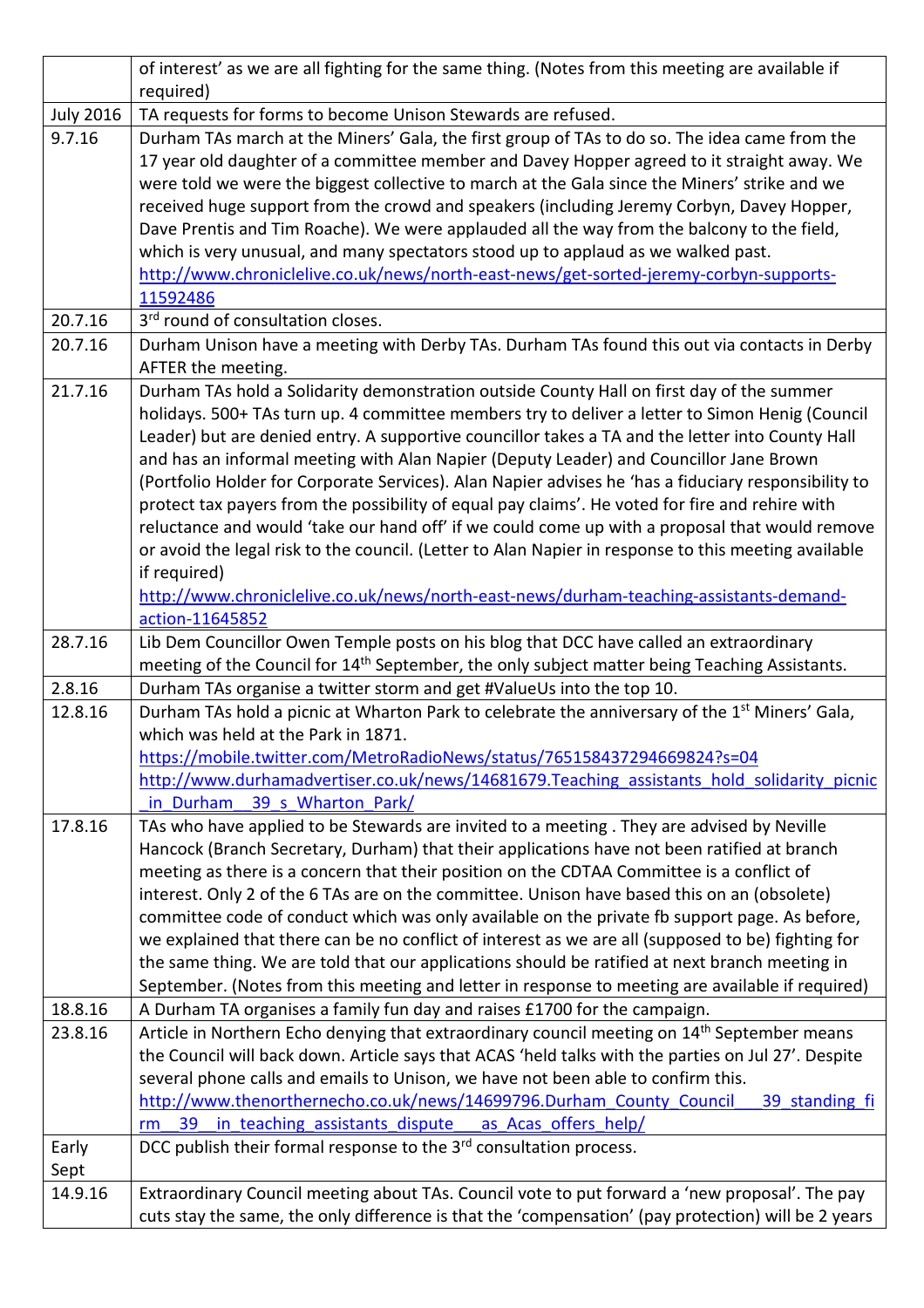|          | instead of 1. If the offer is accepted, it will be implemented by agreement in April 2017 so TAs                                                                  |
|----------|-------------------------------------------------------------------------------------------------------------------------------------------------------------------|
|          | will not be sacked to impose changes.                                                                                                                             |
|          | Durham TAs hold 'silent protest' outside County Hall: messages and details of pay loss were                                                                       |
|          | attached to the railings outside County Hall and 1 protester stood on the steps with the TA                                                                       |
|          | banner as Councillors arrived for the meeting.                                                                                                                    |
| 15.9.16  | Unions begin indicative ballot on new proposal.                                                                                                                   |
| 19 &     | CDTAA Committee hold 5 local cluster group meetings across the County to discuss the Council's                                                                    |
| 20.9.16  | latest proposal and gather messages for the silent protest.                                                                                                       |
| 21.9.16  | Durham TAs hold Solidarity Rally at Miners' Hall, Durham. Speakers: Alan Gilmour (Durham                                                                          |
|          | Miners' Association), John Gilmour (NUT), John Burgess (Barnet Unison), Graham Easterlow                                                                          |
|          | (ATL), Megan Charlton & Lisa Turnbull (CDTAA Committee), Kathryne Wray & Dave Ayre (Durham                                                                        |
|          | Trades Council). Unison were invited to attend/speak but did not reply.                                                                                           |
| 25.9.16  | A coachload of Durham TAs travel to the Labour Party Conference in Liverpool. They meet John                                                                      |
|          | McDonnell, Angela Rayner and other MPs and union activists. The receive huge amount of                                                                            |
|          | support everywhere they go and are welcomed as THE Durham TAs.                                                                                                    |
| Septemb  | GMB and Unison reps visit schools. Advice is often conflicting, with some reps telling TAs to                                                                     |
| er       | reject as industrial action is the only way to improve the offer and others saying it is a 'done deal'                                                            |
|          | and you might as well take the 2 years' pay protection (compensation).                                                                                            |
| 28.9.16  | Unions announce results of indicative ballot:                                                                                                                     |
|          | Unison: 1686 ballots sent                                                                                                                                         |
|          | 72% returns / 78% reject / 21.6% accept / 4 spoilt papers                                                                                                         |
|          | GMB: approx. 200 ballots sent (can't get accurate info)                                                                                                           |
|          | 74.2% returns/ 53.5% accept / 46.5% reject                                                                                                                        |
|          | ATL: 160 ballots sent                                                                                                                                             |
|          | 84% returns / 86% reject                                                                                                                                          |
|          |                                                                                                                                                                   |
|          | Unite: 1 member, they accepted the proposal.                                                                                                                      |
|          | GMB agree new deal with Council for their members, no strike ballot.                                                                                              |
|          | Unison & ATL move to ballot for industrial action.                                                                                                                |
| 2.10.16  | 8 Durham TAs attend the anti-austerity march in Birmingham. They are asked to lead the march                                                                      |
|          | and receive huge amounts of support from the public and trade unionists from around the                                                                           |
|          | country. Megan speaks at Unite the Resistance rally after the march.                                                                                              |
| 4.10.16  | DCC send letter to Head Teachers advising them of the outcome of the ballot. The letter is hugely                                                                 |
|          | misleading as it implies there is a split between TAs of different unions. It does not mention                                                                    |
|          | numbers: i.e. 1846 TAs are in the 2 unions which voted to reject the offer; approx. 201 TAs are in                                                                |
|          | the unions which voted to accept. The letter advises that Unison members will be treated in a<br>different way to GMB and Unite members. It does not mention ATL. |
| 7.10.16  | Group of TAs meet Roberta Blackman-Woods, MP for central Durham. She has meeting arranged                                                                         |
|          | with Simon Henig at end of October (this is subsequently cancelled by Henig).                                                                                     |
| 12.10.16 | Unison rally at Redhills. Dave Prentis, Liz Snape, Clare Williams speak (& Megan). No Q&A                                                                         |
|          | session.                                                                                                                                                          |
|          | Unison hold pre-meeting with CDTAA Committee (Unison) members. DP states that basic strike                                                                        |
|          | pay will be topped up so that nobody is put off taking strike action for financial reasons and that                                                               |
|          | TAs will 'not be starved back to work'.                                                                                                                           |
| 15.10.16 | TAs hold peaceful protest on Framwellgate Bridge, Durham. Give out leaflets and explain our                                                                       |
|          | situation to public - lots of support.                                                                                                                            |
| 19.10.16 | Unison strike ballot results (1755 ballots sent out).                                                                                                             |
|          | 64% turnout, 93% vote for strike action.                                                                                                                          |
| 21.10.16 | ATL strike ballot results (122 ballots sent out).                                                                                                                 |
| 22.10.16 | 61% turnout, 84% vote for strike action.<br>Lisa & Megan speak at Salford Unison Development Day. Salford donate £500 to our campaign.                            |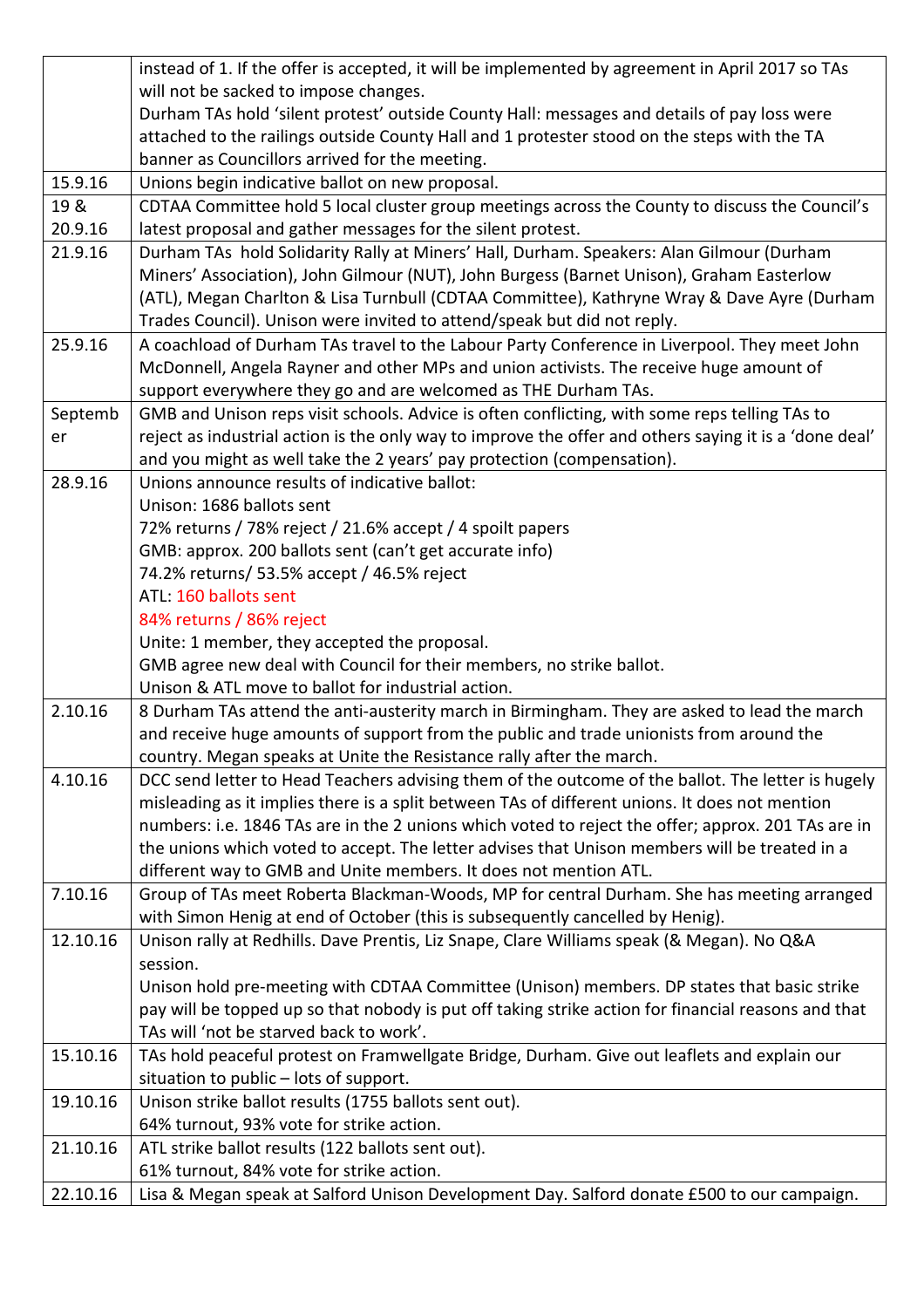| 24.10.16 | 'Silent Vigil' outside County Hall. Single or small groups of TAs protest outside County Hall in 1          |
|----------|-------------------------------------------------------------------------------------------------------------|
|          | hour slots from 8-4, Monday-Thursday. Within less than an hour of the post going on fb, all of the          |
| 27.10.16 | slots were filled.                                                                                          |
| 25.10.16 | Megan speaks at NHS Footprints March rally at Redhills.                                                     |
| 26.10.16 | Megan speaks at UCU meeting at Newcastle University. They do a collection and raise £73 for our             |
|          | cause.                                                                                                      |
| 26.10.16 | Unison TA stewards meet with Neville Hancock & Helen Metcalf to plan strike action.                         |
| 28.10.16 | Demo outside County Hall 8-12.                                                                              |
|          | DCC receive letter advising strike action will be Tues 8 & Wed 9 November.                                  |
| 7.11.16  | 1 <sup>st</sup> day of strike action. 80 picket lines across County Durham. Strike data sent in by school   |
|          | contacts for committee to collate.                                                                          |
| 8.11.16  | 2 <sup>nd</sup> day of strike action. Demo outside County Hall followed by walk down to Redhills for rally. |
|          | Over 1000 people there. Redhills packed to the rafters with chanting, singing, cheering TAs.                |
|          | Speakers include President of ATL, Clare Williams, Dave Prentis. Our Lisa Turnbull raised the roof          |
|          | with a heartfelt speech about the support we have received and the impact on ourselves and our              |
|          | own families. Dave Prentis promised to back us financially to ensure we win this important fight            |
|          | as it is of national, as well as regional, importance.                                                      |

A few comments on the situation at the moment:

DCC claim in the media that the majority of TAs will 'only' lose 10%. I pointed out at the meeting with Alan Napier & Jane Brown on 21/7 that this was only if TAs were offered the extra hours and were able to work them. Pay should be compared on a like for like basis, i.e. on same hours as our current contracts and, therefore, pay cut is 20-25% (depends on number of years' service). Jane Brown has also been quoted in the press as saying TAs will 'not see a reduction in weekly wage'. I told her that, although this is technically correct (if you compare a week in term time on the old and new contract), it is deliberately misleading as our salary is divided into 12 equal parts so we will receive less money each month and, therefore, each week.

Some Headteachers have not offered the extra hours; some have said they can guarantee them this year but not in the future (so staff could lost more money next year); in one school TAs were required to put a business plan to governors to show the benefits to the school of increasing their hours; one HT told staff 'remember I decide whether or not you get the extra hours'. Where extra hours have been offered, some TAs are not able to do them because of family commitments or, if they do them, will incur extra childcare costs. In some schools where TAs are paid extra to cover Breakfast and After School clubs, HTs have said this will be part of their extra hours so staff will lose additional pay.

DCC & Unions have been suggesting that TAs request an individual regrading if they feel their duties go beyond their current grade. This is divisive and will increase, not decrease, pay inequality as some Headteachers will regrade and some won't. Unless you are near the bottom of your pay scale, the increase will not offset the losses of the new contracts. We have been pushing for a full regrading for all TAs, based on the fact it was not done properly in 2012 and that we are on lower scp's than TAs in many other areas.

In the beginning, Unison appeared to consider CDTAA Committee a threat, despite our constant assurances that we are trying to work with them to achieve the best deal for all TAs. After constant pressure by us and through social media, Unison are now fully behind us. They have put out a strongly-worded statement with the strike ballot and Dave Prentis is coming to address a rally in Durham on 13<sup>th</sup> October.